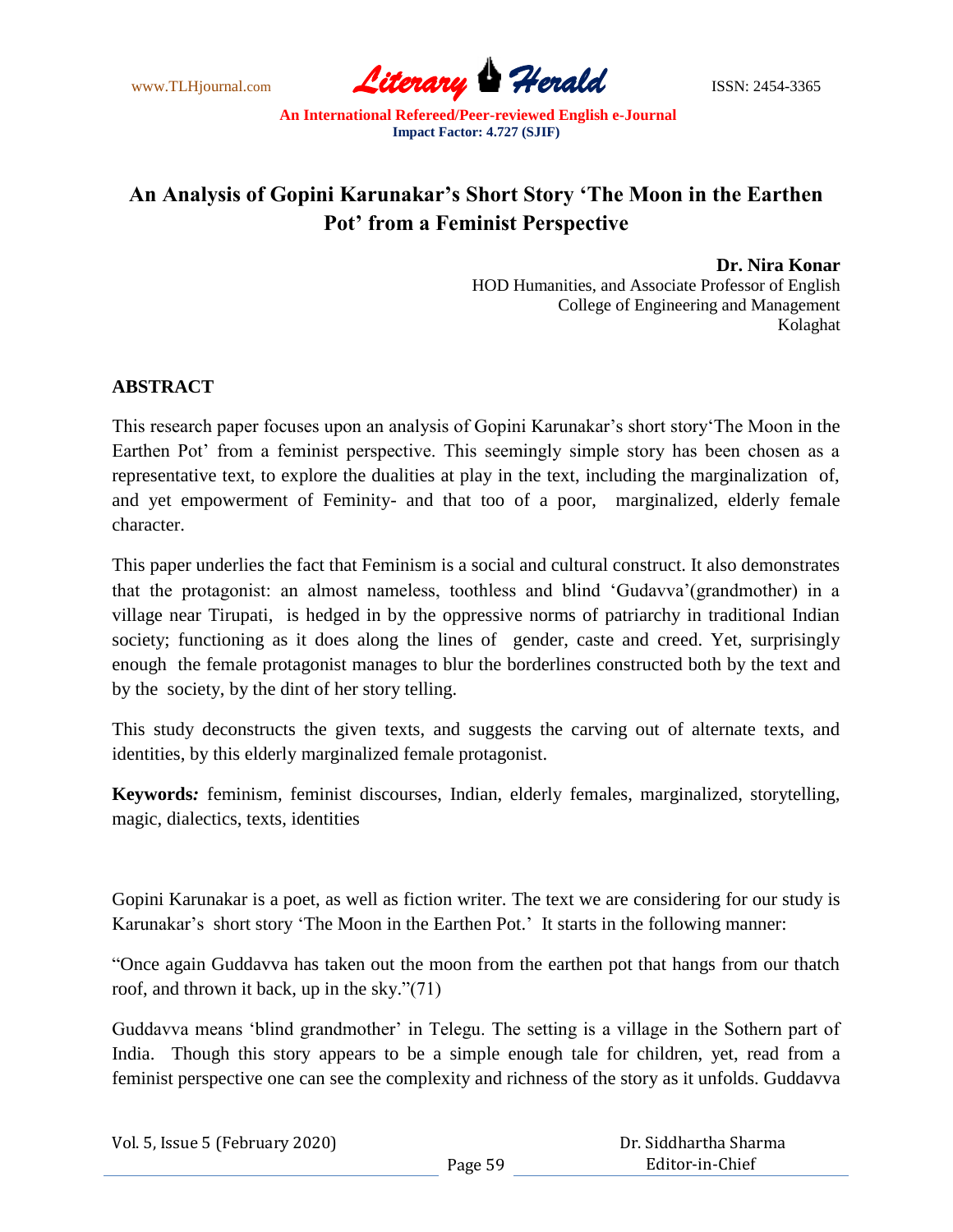

is an elderly woman, whose name we do not really get to hear, --she is almost **nameless**; only once we, the readers, get to hear that she had the name **"ljilacchmi,"(74) but that name had**  faded into oblivion. So, like many marginalized women, whose social position and name would be lost, depending on the lack of support by her husband or son, here too with the loss of her eyesight and loss of her favoured place in the household; society seemed to have tried to wipe off **"ljilacchmi"s very identity.**

**This elderly female who has been marginalized all her life, is however the central figure of this short story.** Details of how she had been abandoned by her husband, and had led a hard life, bringing up her only son, are **a telling commentary on the condition of women**. Later on, after her son too leaves her, and goes back to the father and gets married, and settles down, while the poor mother has to fend for herself, we can **clearly see patriarchy at its worst**. Left to herself Guddavva has been cutting firewood, "selling water for the pilgrims visiting Tirupati"(74). The abandoned woman has to undertake the grind of daily work—they are such work that a poor woman in a village might have to do. Much of the work is back-breaking and yet, Guddavva, the aged lady earns the respect of the reader because of her ability to earn the coins in her own way, and at the end of the day to even feed sweetmeats to other children, tell stories as she confidently tucks in the betel leaves in her mouth. So though **the blind grandmother undertakes the traditional gender role of a "nurturer**'; at dusk she gathers the children of the village around her and feeds them sweets and tells them stories. The ability to earn for herself empowers her, **and in her quiet way helps her to carve her own space.**

The story moves backwards and forwards, and when it does start, we already find that this blind grandmother now stays in a village in the Southern part of India. **The child—who is the narrator of this story**, says simply in the fourth line of the story itself:

"My father's mother, my Gudadavva, will wake up early tomorrow and put the moon in the earthen pot again.." $(71)$ 

Guddavva stays in her own thatched home under an 'eucalptus tree,'(74) and she lives her life in harmony with the world around her. The very first line of the story tells us about 'the earthen pot that hangs from our thatch roof' (71)and yet, there is sheer magic—the magic of the moon, and the presence of the elderly woman.

It is remarkable is how this toothless woman at dusk gathers the village children around her, and feeds them sweets, and tells them stories**. On a more symbolic level, she feeds them stories also as a master story teller.** She nurtures the very souls of the children around her, though she has no children of her own. One would have expected this woman-- abandoned by her husband and son to be marginalized, and yet, she brings with her a sense of family as she is surrounded by

| Vol. 5, Issue 5 (February 2020) | Dr. Siddhartha Sharma |                 |  |
|---------------------------------|-----------------------|-----------------|--|
|                                 | Page 60               | Editor-in-Chief |  |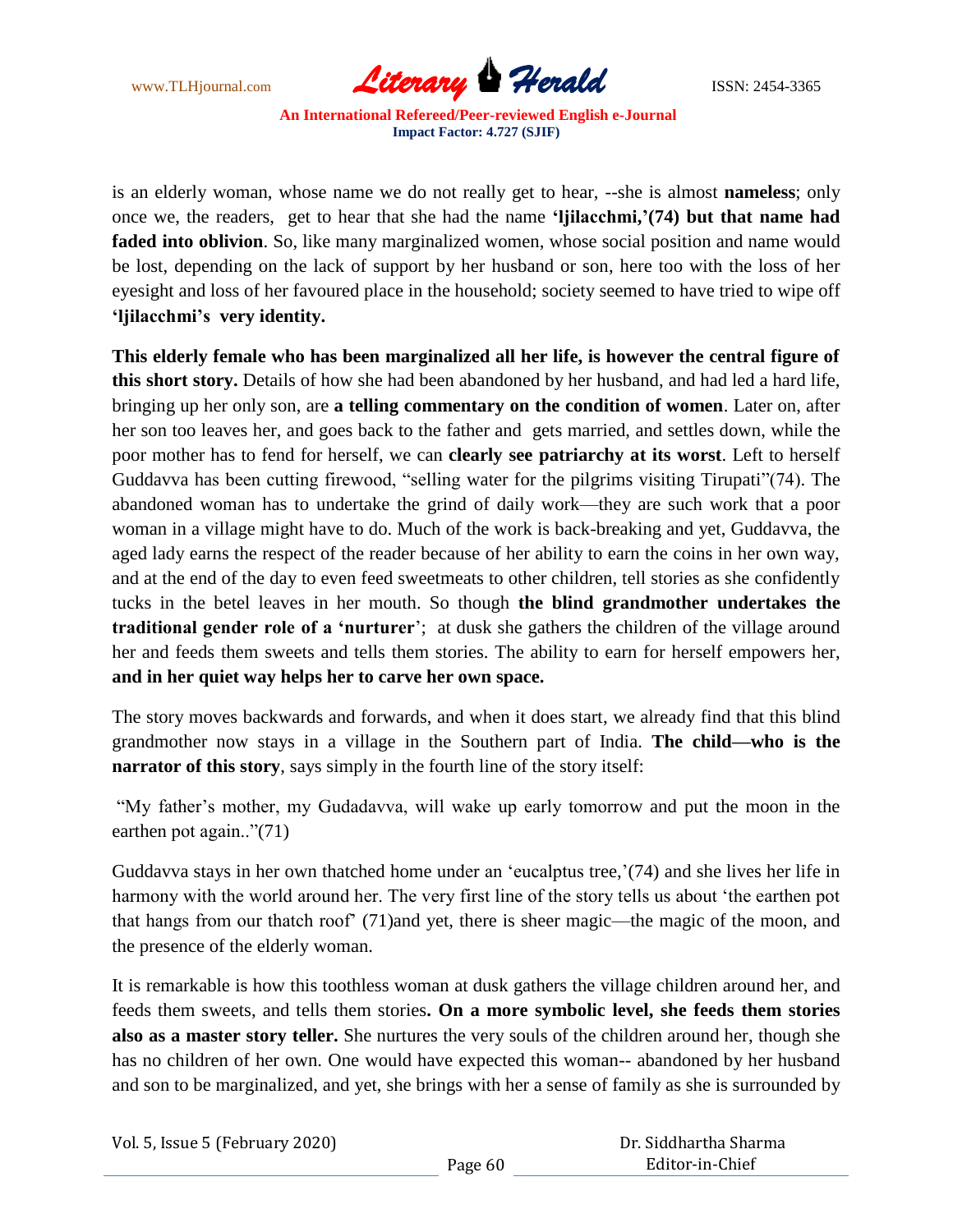

the children, is even surrounded by the other women in the viallage, for she asks Sakku Chinnamma, companionably, "Have some chunna?" (75) as both of them chew their betel leaves.

**She is one who is loved greatly by the children for "She tells us stories. She gives us all lots and lots of special things to eat. She plays so many different games with us.."(73**). When the narrator pesters her to give the moon, she humours him. Guddavva laughed through toothless gums. "I'll give you the moon tomorrow, night" this is her persistent promise. There is something very homely in her quiet words "I've kept the moon safely in the pot. If I take it out now, the moon will just melt in your hands"(73).

Later on also we read "Guddavva untied the rope and slowly bought the pot down from the roof. She dipped her hands in and bought out the moon in her cupped palms" $(72)$ . Remarkable is the way in which this aged widow is endowed **with homeliness, and also poetic beauty** . The language and actions suggest something lyrical and endows all her actions with charm and **magical potency. Her ability to tell stories, her stories based on the ancient myths, her imaginative powers, bestows upon her with a certain potency .** The narrator tells us

―You got to keep an eye on Guddavva when she is telling a story for in the middle of it, she may suddenly prod the clouds with her stick and bring rain…or she'll make the sun blaze red hot, or the great seas to rise in fury. Sometimes she can even magic the trees to burst into flowers! She says, a magician spans the seven seas with a single step! $((73)$ 

Gopini Karunakar has woven sheer magic, a story teller is endowed with potency and so the master storyteller that Guddavva is she overcomes the shackles of Patriarchy and seems to have almost supernatural powers by herself.

A close reading of the text brings out the dialectics at work. **The central character in this story is an elderly, marginalized female character,** where the female has been traumatized and made subservient to the husband or the son. **and yet, she is given a voice of her own**. This is a classic case **That Identity is often a social, sexual, cultural or economic construct** is made clear in the fact that Ijilacchmi has lost her very name, it has been relegated to oblivion, and her blindness defines her. Again, if **work acts as social markers** then we find that Gudavva had had to do a lot of menial work. However, there are certain remarkable points which make Guddavva stand out on her own. Though, she **has to take on the traditional role of the "nurturer", yet it is remarkable that though she lives on the margins of society and feeds herself, she still earns and create enough food stuff to feed others with her own hands**.

Vol. 5, Issue 5 (February 2020)